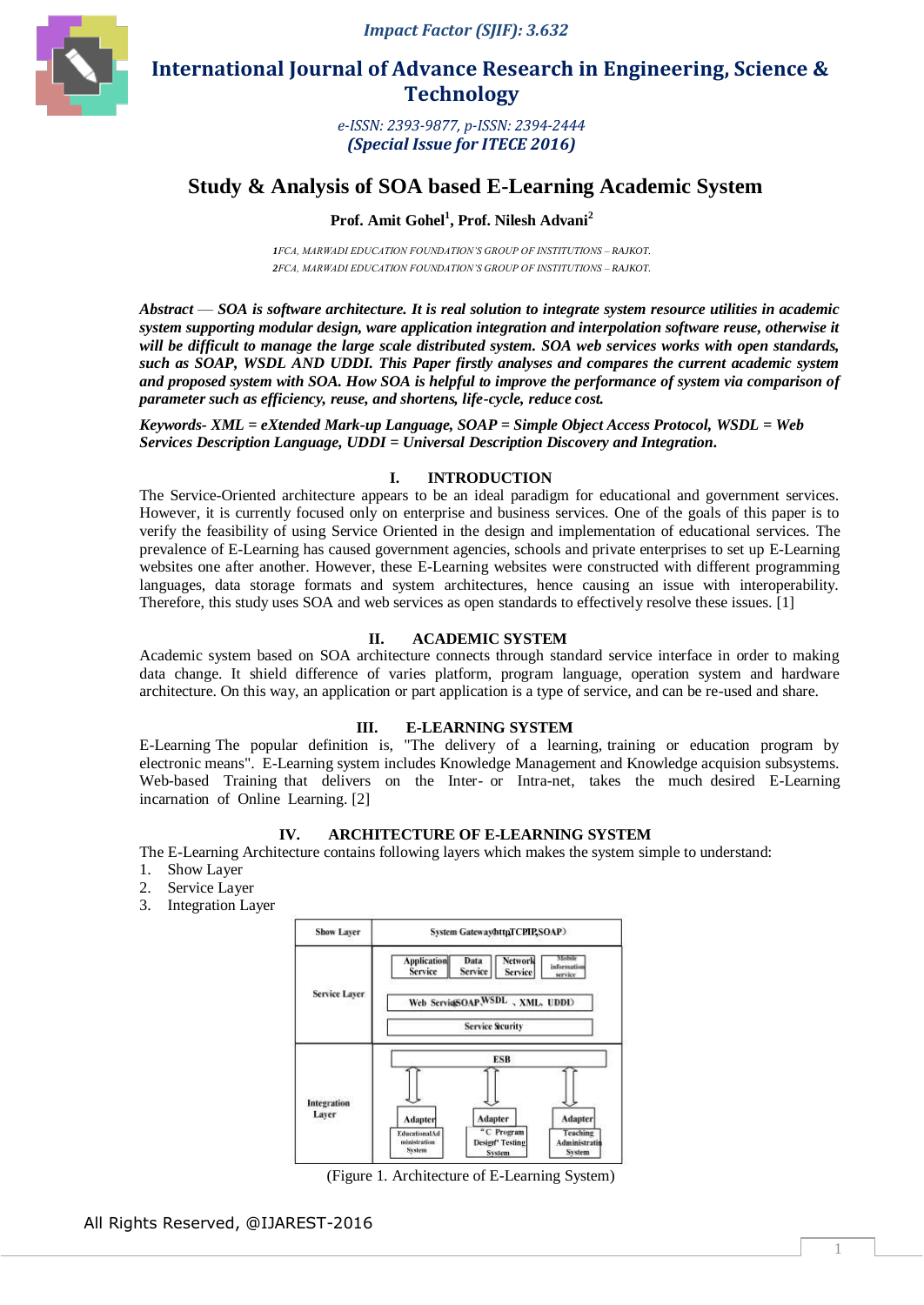### **4.1 Show Layer**

The module which in charge of implementing interface between enterprises and outside clients and relative of clients mutual. E-learning system information gateway provides a uniform and individual interface to users. Users can access varies content service of e-learning system through it.

#### **4.2 Service Layer**

In fact is a container of web service, it is in the core position. E-learning system provides application and data organized by the manner of service, so that provide service to show layer. In our e-learning system, including four types of service:

- 4.2.1 Application Service.<br>4.2.2 Data Service.
- Data Service.
- 4.2.3 Network Service.
- 4.2.4 Mobile Information Service.

#### **4.3 Integration Layer**

Implement uniform of interface data format, database and file system data between existing e-learning system and developing system.

Need to administration and unifying remaining isomerism system, application system developed by J2EE and system based on web developed on J2EE platform.

### **V. ADVANTAGE OF E-LEARNING SYSTEM**

Compared with traditional software systems, SOA emphasis on "user" as the center. For users, service is a black box, which shields the technology details used to implement the function. The users do not have to know how it implements, but they can just call. [2]

In nowadays, user's demand for software becomes more and more personalized. As a framework, SOA has very obvious advantages in solving problems in education resource.

First, it is standardized architecture. As long as in conformity with the relevant standards, all components can be integrated into the SOA system no matter what kind of tools it used to develop and when it develops.

Second, it is easy to integrate the existing systems.

Third, it can accelerate development, reduce costs and risks. There are several factors: reuse the existing services and components; decompose the application development because of the standardized architecture.

### **VI. FUTURE OF E-LEARNING SYSTEM**

The future of the academic system will restructure through information communication technology (ICT), which is a comprehensive approach to innovate academic systems, methods, and management. The new paradigm of ICT in educations is smart services, which enhances the education efficiency, effectiveness, and productivity.

The future of the academic system is the new paradigm to restructure learning methodology through information communication technology (ICT), which is a comprehensive approach to innovate education systems, methods, and management. ICT diversifies teaching-learning methods and practices.

It engages all stakeholders of education to adapt in rapid changes of society and the environment. The new paradigm of ICT in educations is smart services, which enhances the education efficiency, effectiveness, and productivity. [2]

### **VII. SOA – ENTERPRISE VIEW IN ACADEMIC SYSTEM**

- 7.1 Business participants from both inside and outside the organization.
- 7.2 Delivery Channels.
- 7.3 Business services represent services the enterprise wants to expose to customers, partners and internal users (identified by SOMA).
- 7.4 EIS bulk of data and logic.
- 7.5 ESB routing, protocol mediation, and transformation. [4]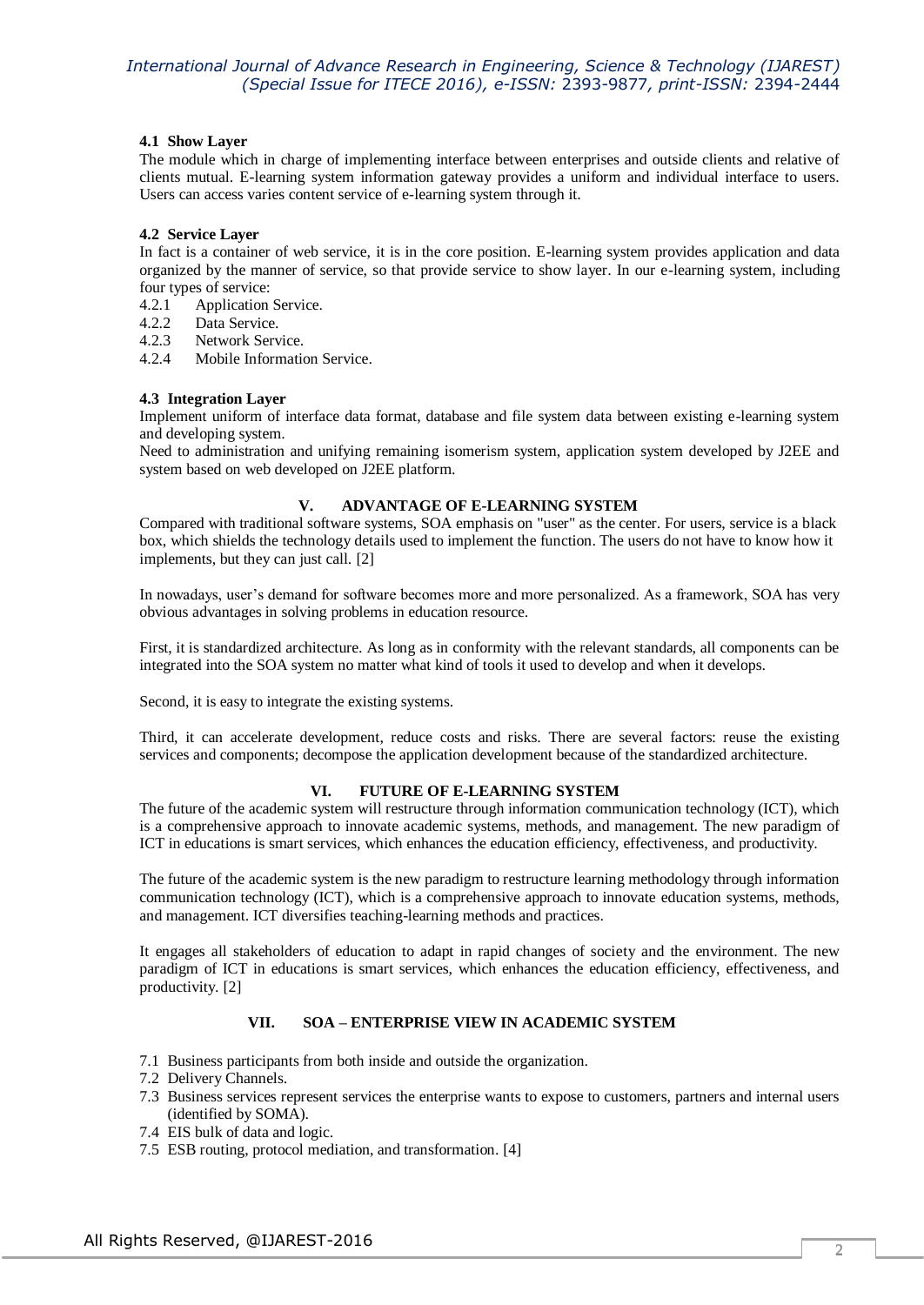

(Figure 2. Enterprise View Architecture of SOA Academic System)

### **VIII. SOA – IT VIEW IN ACADEMIC SYSTEM**

Business as usual elements plus SOA related elements.

Gateways (security & manageability), ESB (adapters, queues, brokers), Registries (several types), Service registry for service metadata, LDAP registry for identities, access policies, certificates and configuration information.

Information services to provide information to consumers in a standard format despite how or where it might be stored.

Process Services provide the ability to compose services together and choreograph, their behavior to carry out business processes.

Security Services are enhanced to meet SOA requirements. [3]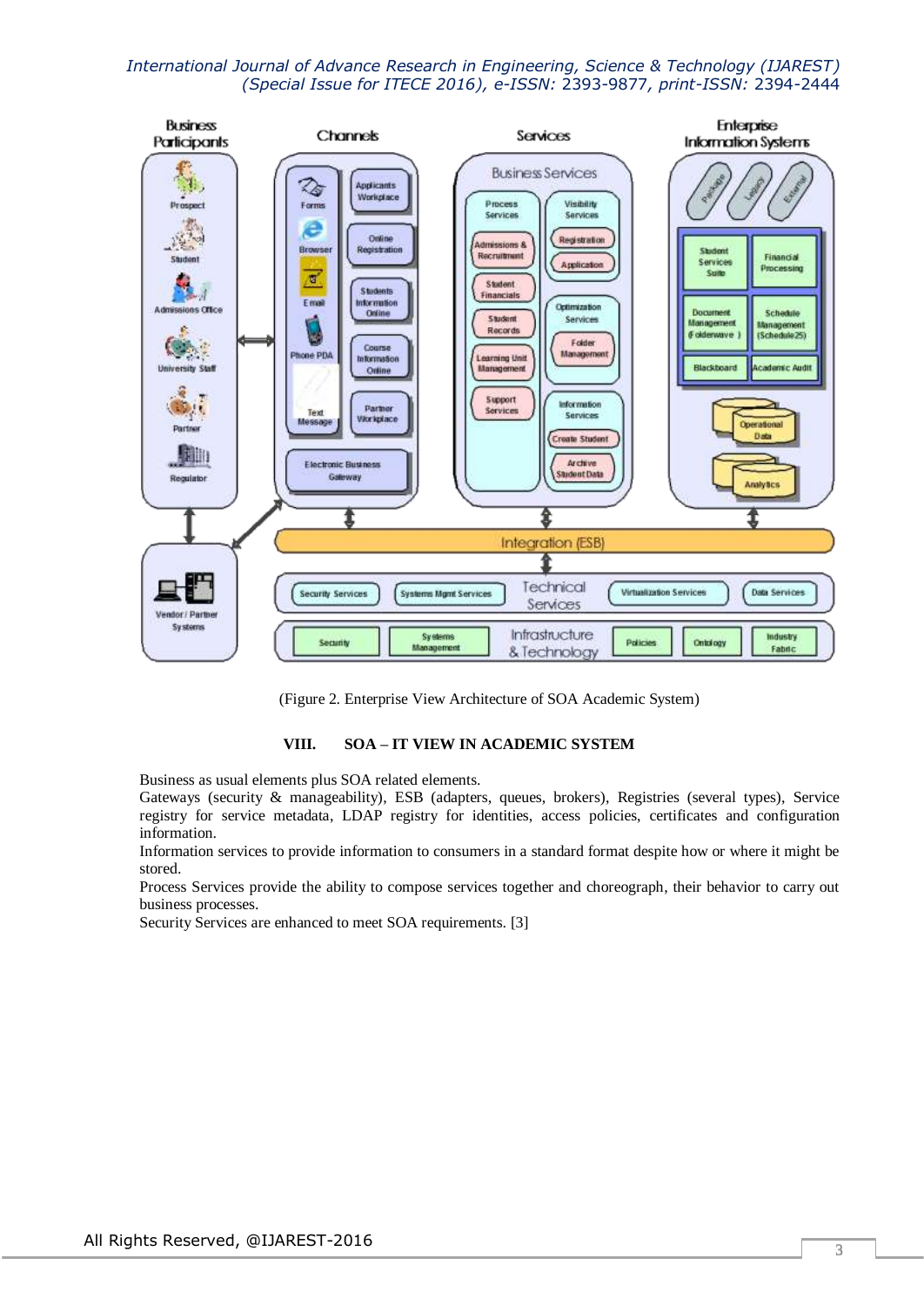

(Figure 3. IT View Architecture of SOA Academic System)

### **IX. SOA – MIDDLEWARE VIEW IN ACADEMIC SYSTEM**

#### **9.1 Business Application Service**

Business Application Services are at the core (fundamental & repeatable business tasks & identified by SOMA) Tool support for this layer:

WebSphere app server JBOSS and Glassfish.

#### **9.2 Access Service Layer**

Access Services Layer dedicated to integrating existing applications and functions into an SOA. Tool Support of this layer:

- WebSphere Adapters, BEA adapters, Sun SeeBeyond Adapters implemented with J2EE Connector and JCA.

### **9.3 Partner Service Layer**

It can be viewed as a special case of interaction services - representing the integration of external entities like Government services and other higher education services, etc. [4]

### **9.4 Integration Service Layer**

Captures the logic of presentation to the entities external to CMU. Web Frameworks, e.g., struts, JSF, Ruby on Rails, provide a configurable sequence flow. [4]

Tool Support for this layer:

- IBM WebSphere Portal Server, JBOSS Portal Vignette (industry leading implementation of JSR-168 Web Services for Remote Portlet WSRP) Apache JetSpeed, JSF, Spring Framework, etc.

### **9.5 Process Service Layer**

Captures process flows and business rules.

Tool Support:

IBM WebSphere Process Server (SCA and BPEL), Apache Tuscany (SCA, SDO and BPEL), Active BPEL, Glassfish, Oracle Business Rules using RETE rules engine, IBM bought ILOG and now has a rules engine, RedHat DROOLS.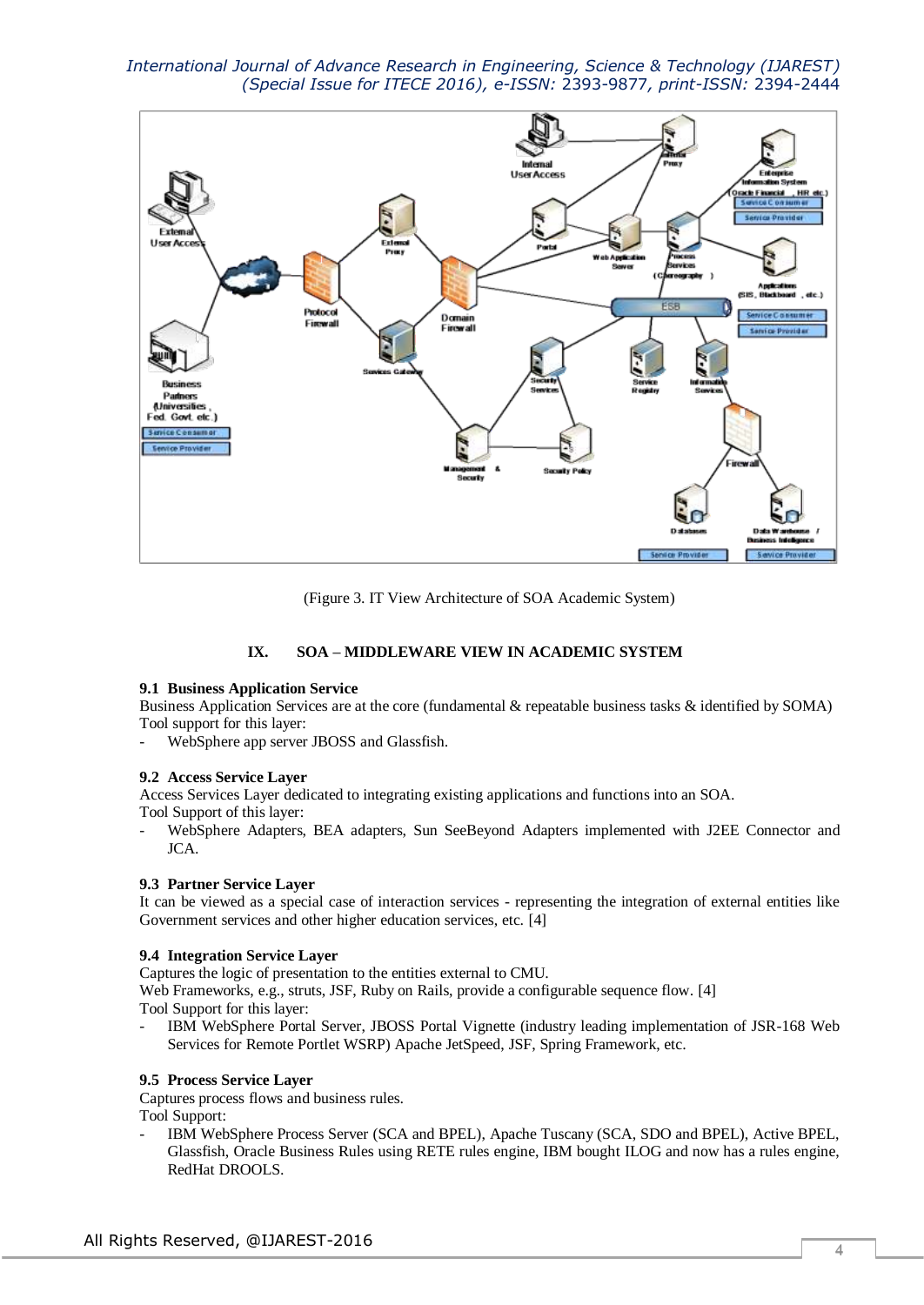#### **9.6 Information Service Layer**

Provide access to the persistent data of the business and provide access to business intelligence. [4] Tool support:

- Oracle RDBMS, IBM DB2, Apache Derby, MySQL, Ingres DBMS (open source).

### **9.7 ESB**

Many vendors have an ESB product, JBoss has an open source ESB.

CMU has recently chosen Oracle's ESB, An ESB usually includes Content

Transformations (often via XSLT), Queuing and waiting until services are available, Routing (often using WS-Addressing), Event driven publish/subscribe, Protocol mediation Monitoring and logging.

ESB delivers all interconnectivity capabilities Transport services, Event services and Mediation services (routing and transformation, logging, auditing). The ESB is a silent partner, transparent to services. [4] Tool Support includes:

- IBM WebSphere ESB, TIBCO ActiveMatrix, JBOSS ESB Apache ServiceMix, etc…

#### **9.8 Registry**

Registries are included in this layer.

Tools include:

IBM WebSphere Service Registry and Repository, BEA AquaLogic Registry and Repository UDDI) etc...

#### **9.9 Development Service Layer**

Business analysts need modeling tools. Software architects need to model data, flows, and system interactions. Software developers need to build business logic. [4]

Tools include:

IBM Rational Software Architect, IBM Rational Application Developer, Eclipse Web Tools Platform, Netbeans IDE (J2EE, Ruby,..) BEA workshop for WebLogic, Jboss developer suite, BPEL Source Editors, IBM WebSphere Integration Developer, Eclipse BPEL designer plug-in Netbeans, etc.

#### **9.10 IT Service Management Layer**

IT Services Management Layer monitors and manages deployed services. Tools include:

IBM WebSphere Business Monitor, BEA AquaLogic BPM, Sun SeeBeyond.

#### **9.11 Infrastructure Service Layer**

Infrastructure Services Layer (Security, efficiency, integrity, balanced workload, etc..) Tools include:

- IBM Tivoli Composite Application Manager (ITCAM), IBM Tivoli Identity Manager (TIM), IBM Tivoli Access, Manager (TAM) - security policies and authorization, BEA AquaLogic Enterprise Security, Sun Java System Access Manager.

User Registries tools includes:

IBM Tivoli Directory Server (LDAP-compliant), Microsoft Active Directory (LDAP-compliant), Novel eDirectory (LDAP-compliant), OpenLDAP, etc…

### **9.12 Business Innovation & Optimization Service Layer**

Business Tools include:

IBM WebSphere Business Modeler, Model to UML or BPEL, Microsoft Visio, MagicDraw and Sun SeeBeyond eInsight Process manager.

Business rules management Tools include:

IBM Websphere process server, Drools, Jboss Rules, etc...

### **X. CONCLUSION**

In this article, I started with the fundamentals of a service-oriented architecture, its layers, and the associated types of architectural decisions. Then, I described the e-Learning system with its architecture and also mention the advantage and scope of it. Elaborate the template you can use for your architectural decisions in each of the layers of the SOA.

By a combination of web services, it can obtain a lot of new business functions, so it improved services reuse of the system, it reach the goal of business rapid update and greatly reducing the system's management work.